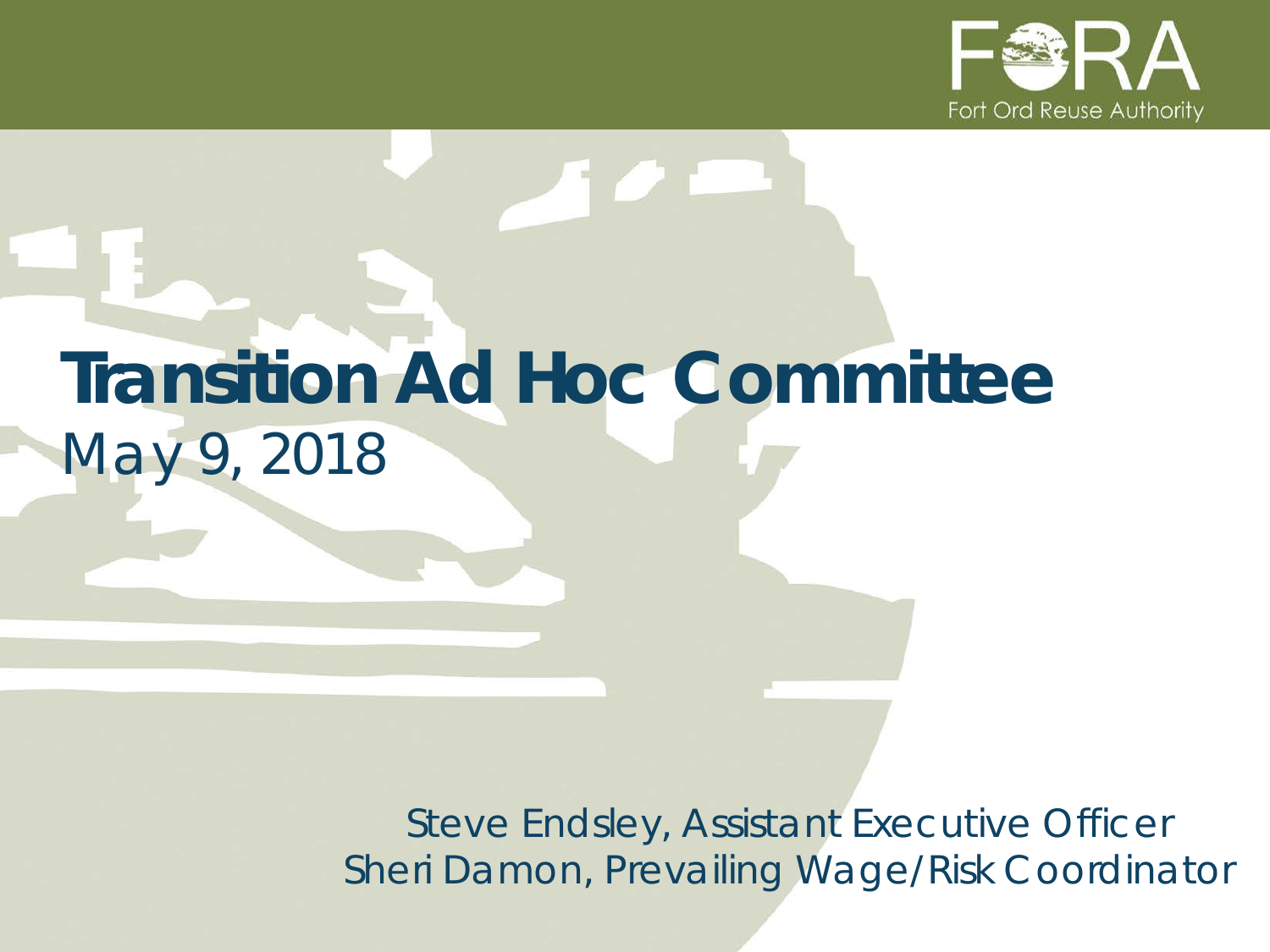## **Overview**



- Schedule/Work-plan
- Administration
	- <sup>o</sup> History
	- <sup>o</sup> Key Issues
	- <sup>o</sup> Analysis
	- <sup>o</sup> Comparison
	- <sup>o</sup> Side by Side
	- <sup>o</sup> Reference Material
- Water/Wastewater
	- <sup>o</sup> History
	- <sup>o</sup> Key Issues
	- <sup>o</sup> Analysis
	- <sup>o</sup> Comparison
	- <sup>o</sup> Side by Side
	- <sup>o</sup> Reference Material

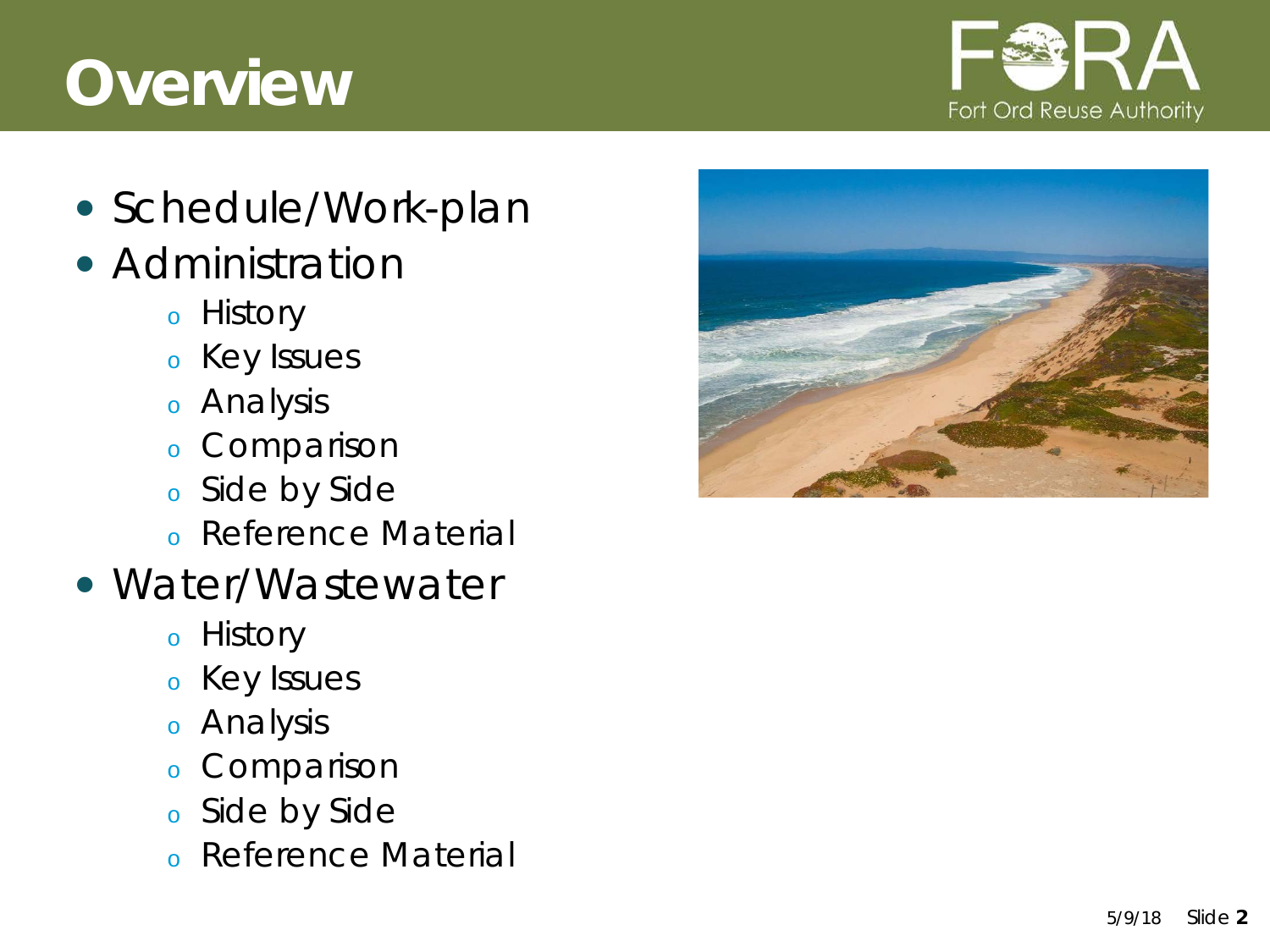

## **Future Meeting(s):** May 16, 2018 1:00 – 4:00 May 23, 2018 12:00 – 2:00 May 30, 2018 12:30 – 2:30 June 8, 2018 Board Study Session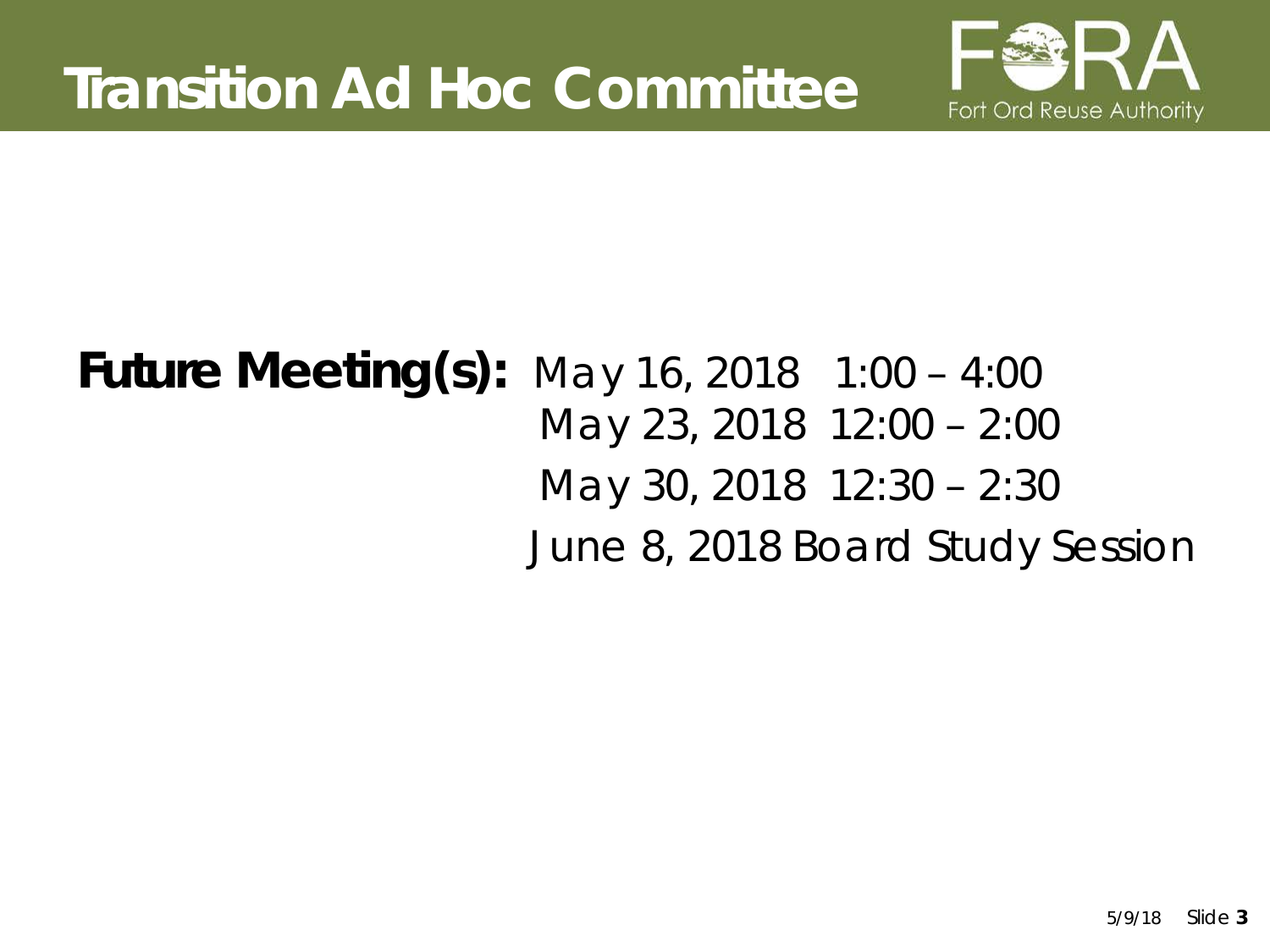#### $5/9/18$ **4**

## **Transition Plan**

- **Executive Summary**
- **Chapters**
	- **Administrative**
	- Water/Wastewater
	- **Transportation**
	- Habitat
	- **Financial Assets**
	- **Environmental** Services/Clean Up
	- **Miscellaneous Contracts**
	- **Transition Staffing**
	- CEQA
- **Conclusion**



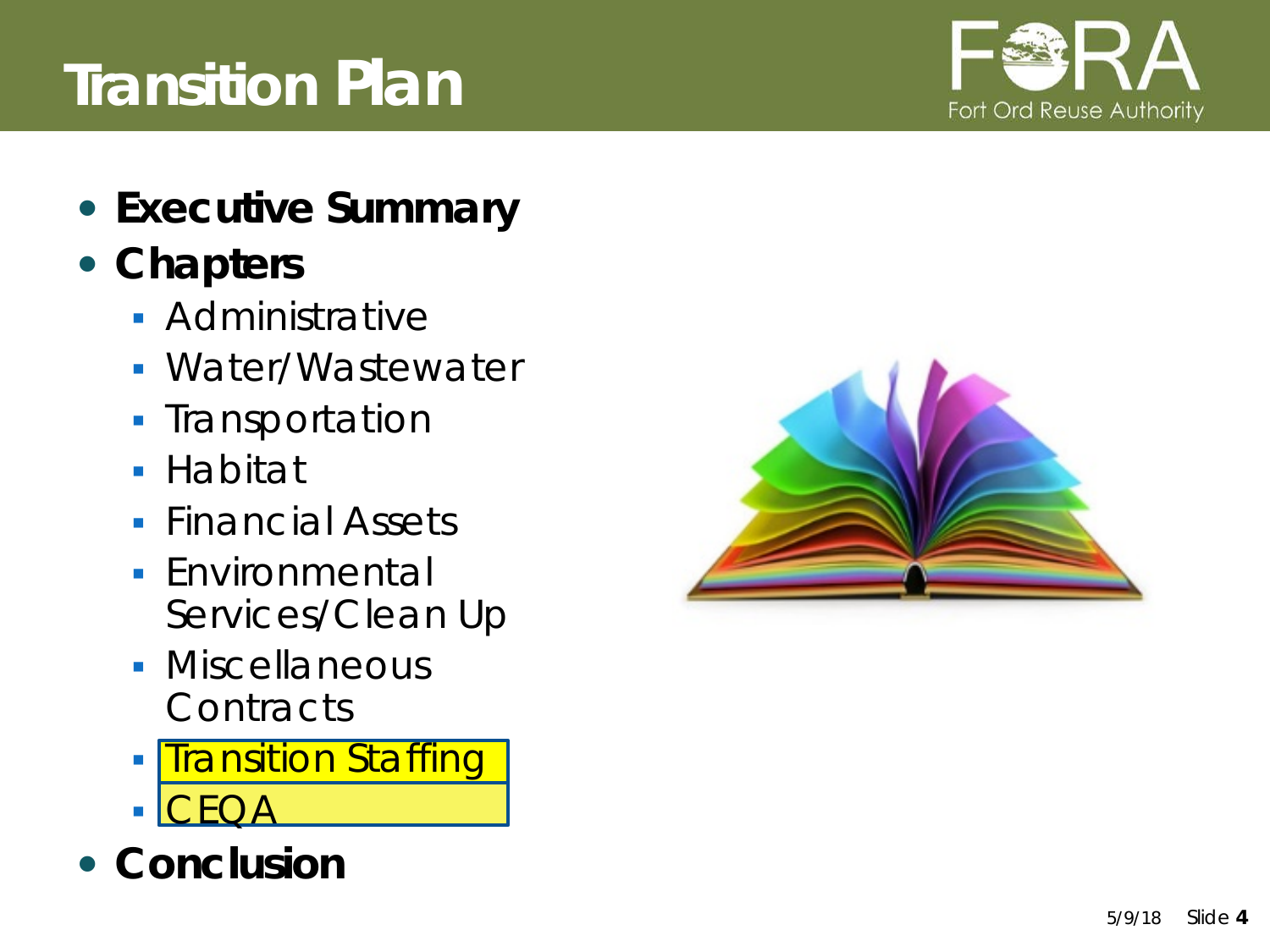

## **FORA ADMINISTRATION**

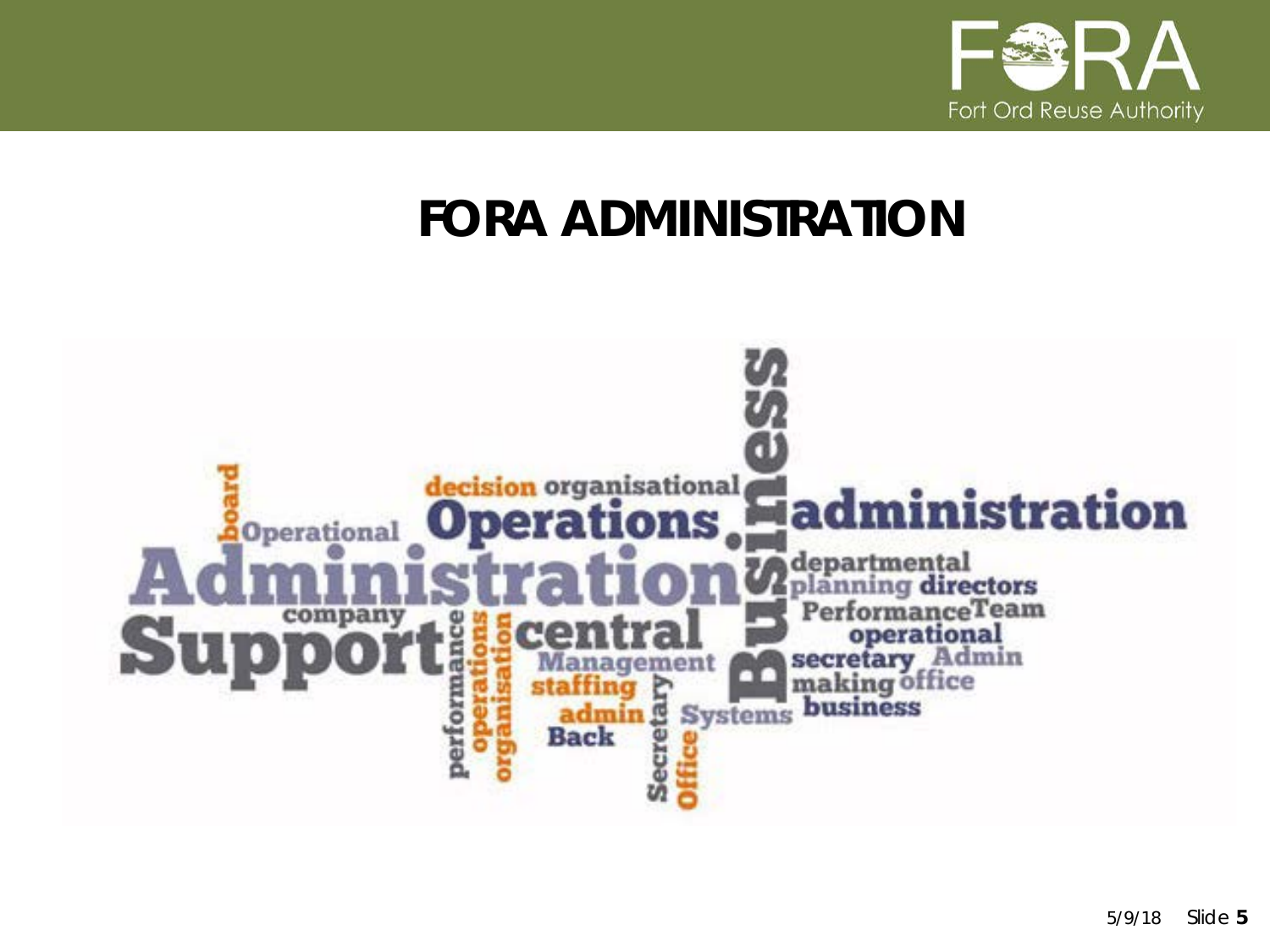## **Administration: History**



- **1995** Board approves FORA participation in CalPERS; negotiations ensue
- **1996** FORA establishes an alternative retirement program 401(a) qualified pension plan through ICMA
- **1997** CalPERS contract signed (2% at 60)
- **1999** CalPERS amendment (2% at 55)
- **2003** CalPERS amendment (One-Year Final Compensation; Sick Leave Credit)
- **2018** LAFCO advises requirement of Indemnification Agreement for Transition Plan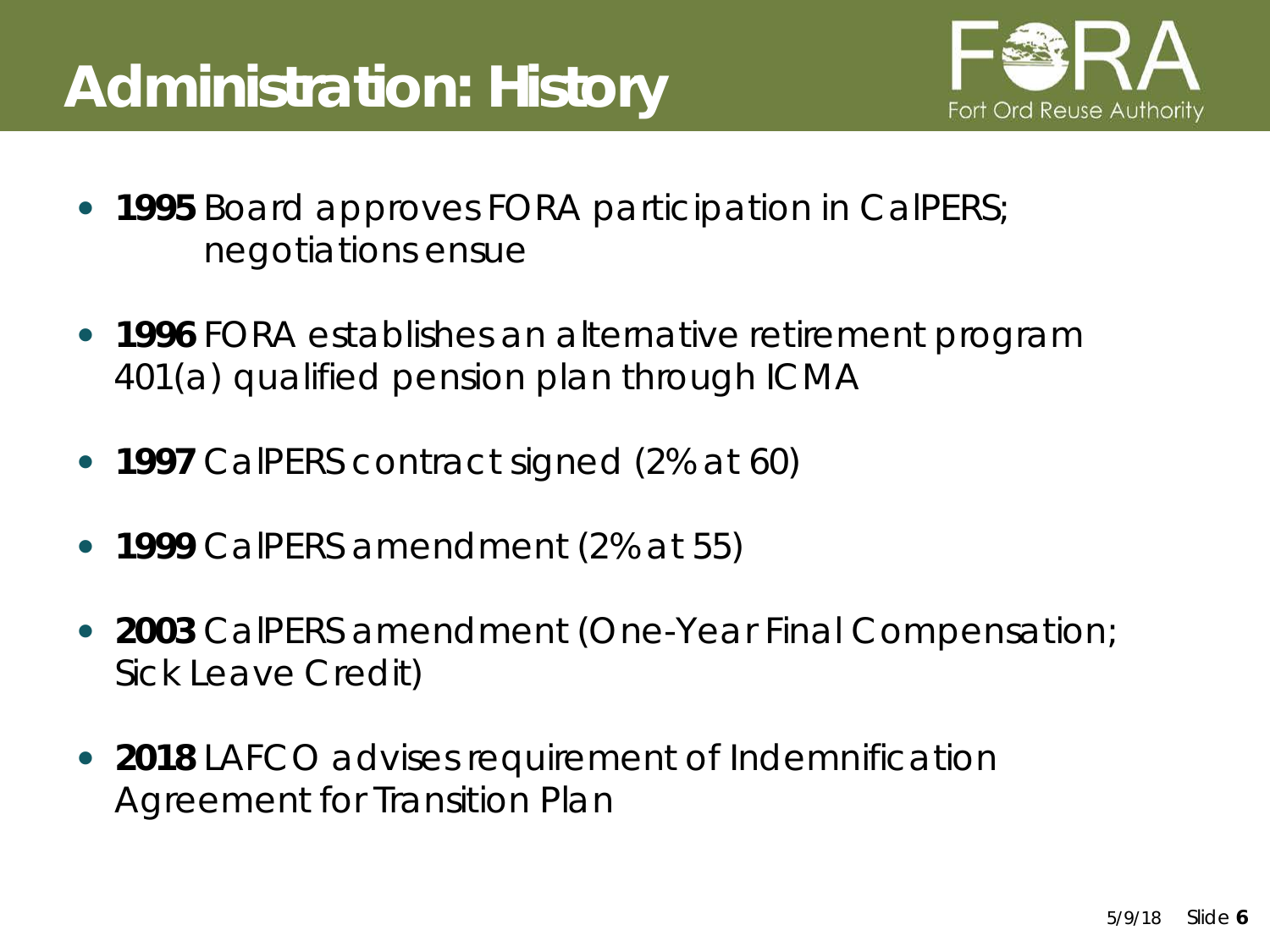## **Administration: Key Issues**



- 1. What is potential CalPERS liability for successor(s) to FORA?
- 2. Who manages LAFCO/real party in interest litigation on Transition Plan if it extends beyond 2020?
- 3. Who assumes responsibilities under potential settlement agreements or court judgments?
- 4. Can/Should FORA seek extension of various insurance policies to provide gap/statute of limitation coverage? Eg. Workers' comp/Director coverage?
- 5. Who receives/maintains FORA records repository/website?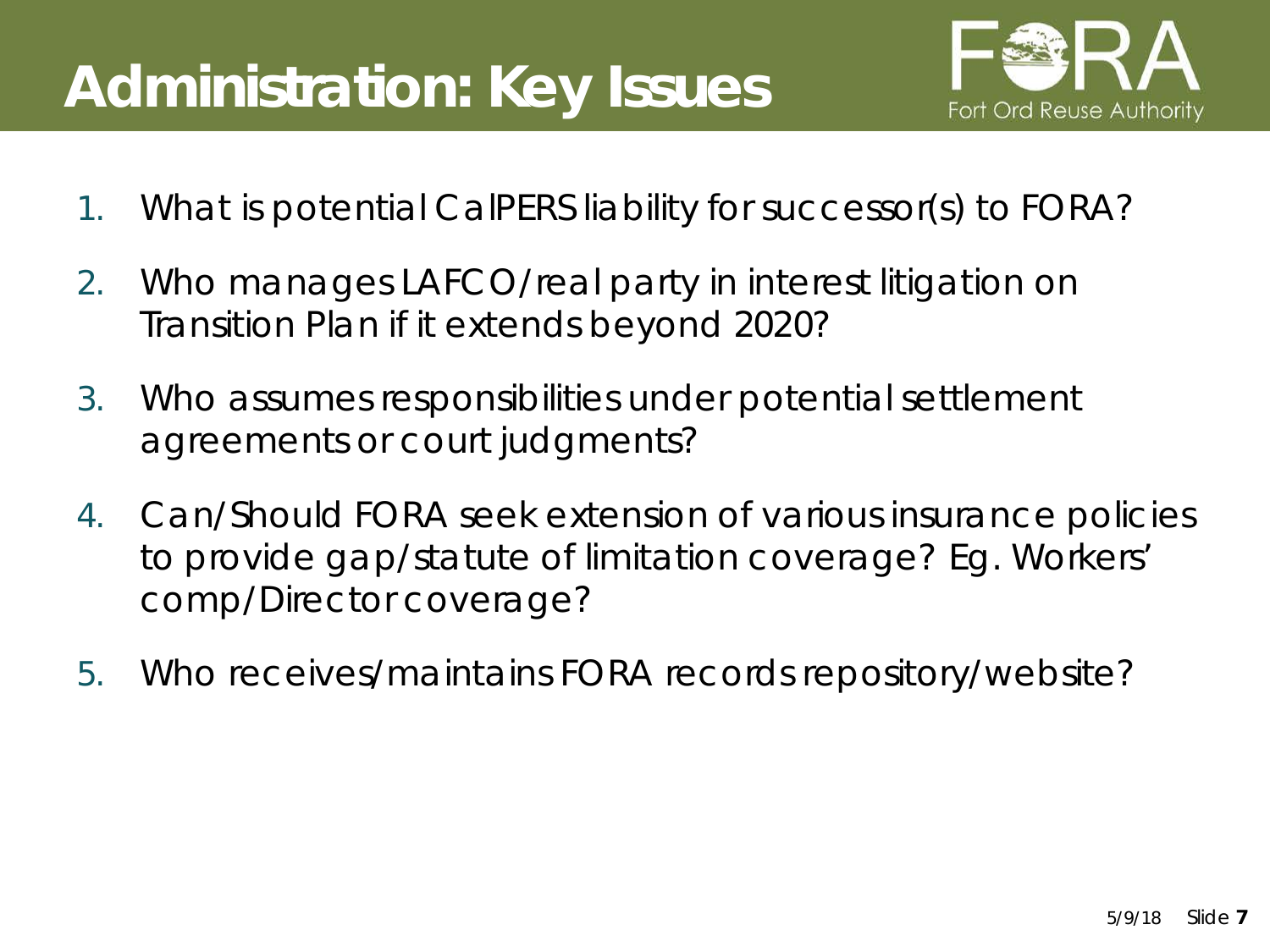

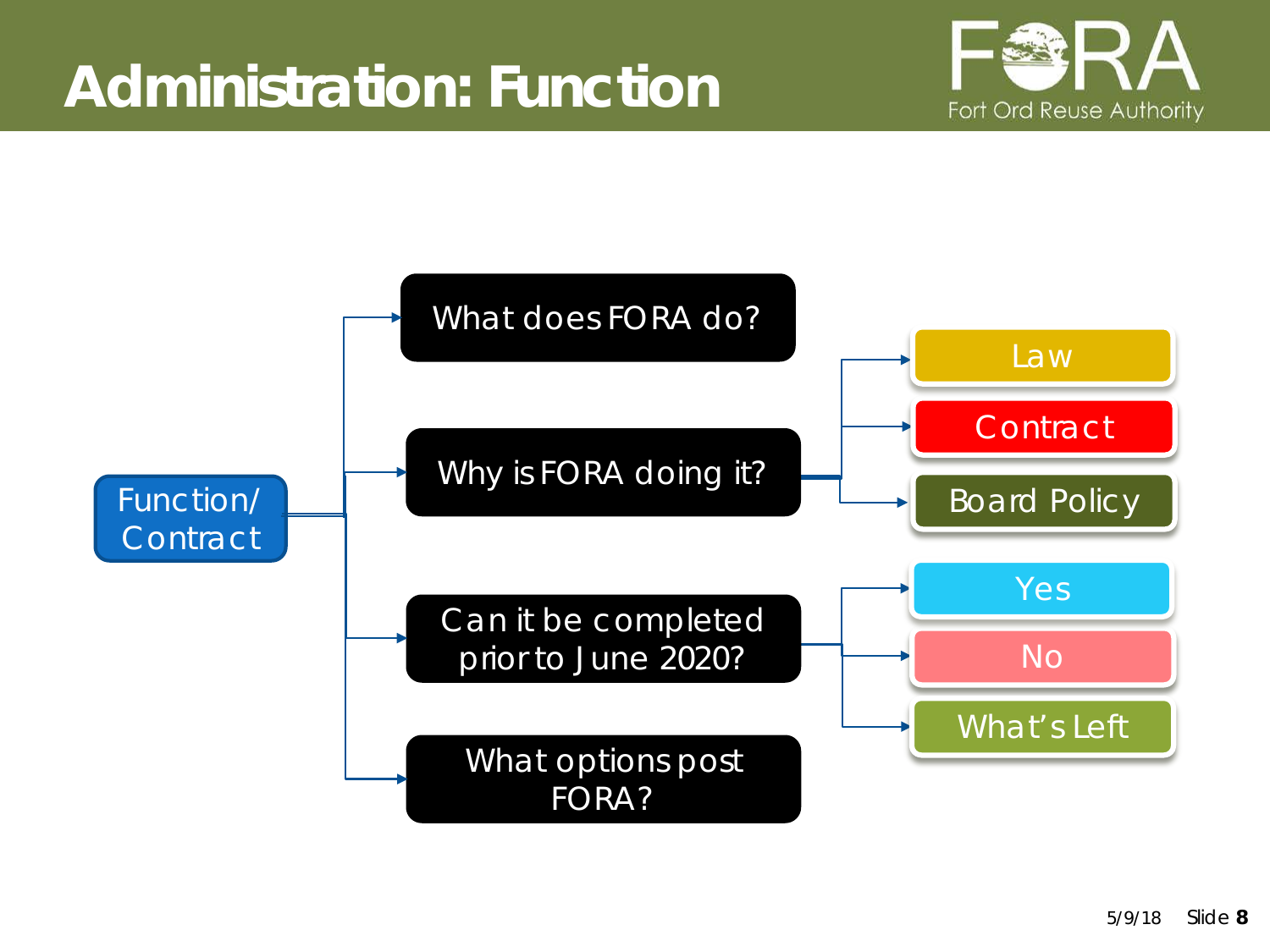

| What?   | FORA provides CaIPERS to employees; FORA required to sign<br>indemnification agreement for LAFCO                                                                                                                                                                                                     |  |
|---------|------------------------------------------------------------------------------------------------------------------------------------------------------------------------------------------------------------------------------------------------------------------------------------------------------|--|
| Why?    | CalPERS: Contract, Board Policy and Govt. Code 67700<br>Indemnification: Govt. Code 67700; LAFCO requirement and<br>Contract                                                                                                                                                                         |  |
| Timing? | CalPERS: Cannot be completed prior to 2020. Unfunded liability<br>estimated by CalPERS: 6.6-8.8M. Final Actuarial 2019-2020.<br>Some set aside to cover.<br>Indemnification: Most likely cannot be completed prior to 2020.<br>Uncertain liability: legal liability estimated at \$300,000 per year. |  |
| Options | CalPERS: Assign any terminated liability to all jurisdictions; assign<br>to only land holding jurisdictions; assign to a single successor<br>Indemnification: Same as above options for CalPERS.                                                                                                     |  |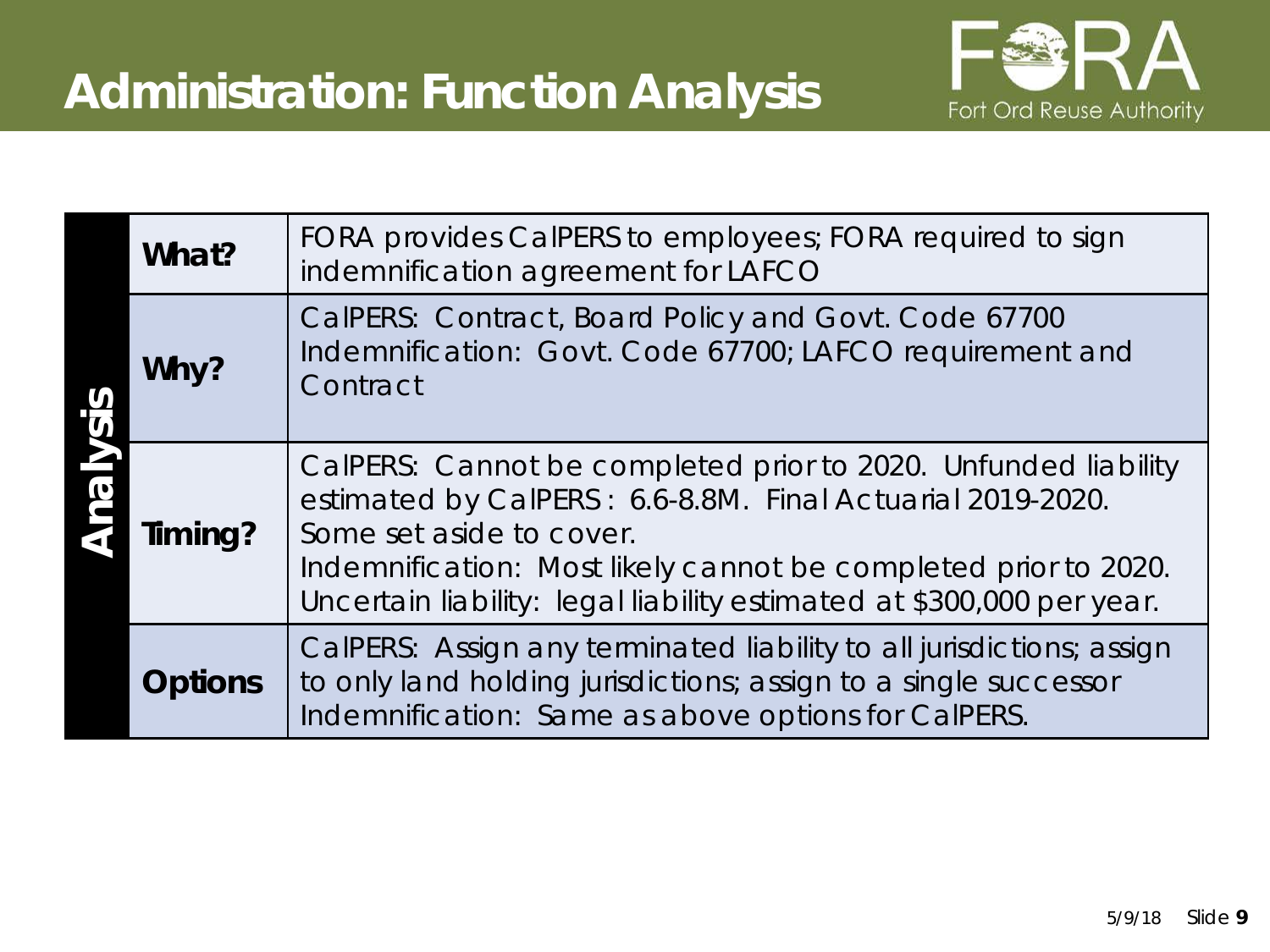## **Administration: Plan Analysis**



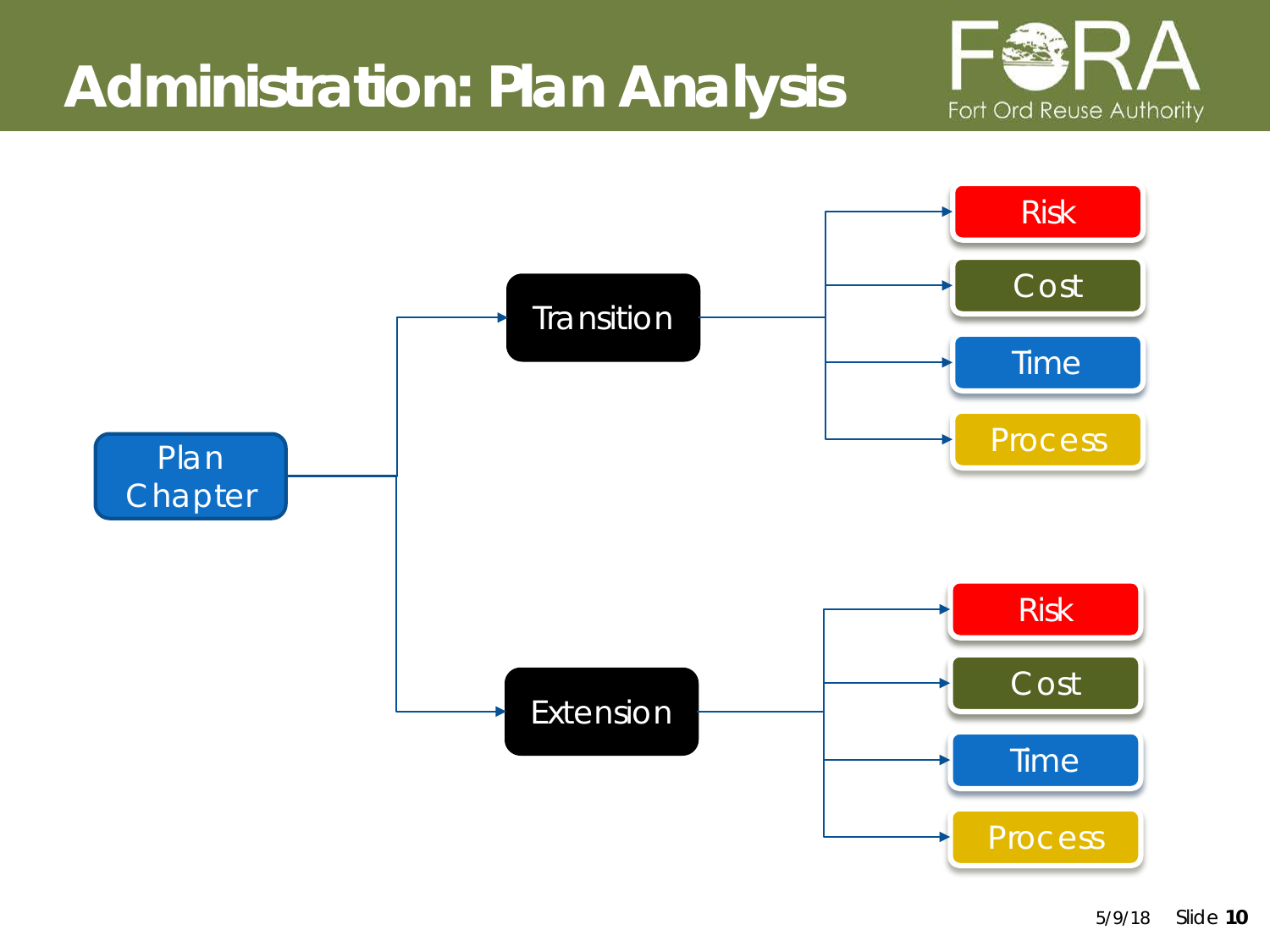## **Administration: Plan Comparison**



| <b>Risk</b> |                | Members would have PERS, legal and other liabilities.                                                                                                        |
|-------------|----------------|--------------------------------------------------------------------------------------------------------------------------------------------------------------|
| Cost        |                | Uncertain. Increased member workload; Potential increased<br>litigation costs.                                                                               |
|             | Time           | Indemnification requires litigation monitoring and process to<br>resolve litigation-may be time intensive.                                                   |
|             | <b>Process</b> | CalPERS provides terminated agency unfunded liability: FORA<br>pays its 115 trust funds to either retire or reduce: successor(s)<br>cover remaining deficit. |

|      | <b>Risk</b>    | <b>Potential increased CalPERS liability</b>                                                                                    |
|------|----------------|---------------------------------------------------------------------------------------------------------------------------------|
| Cost |                | Uncertain. Potential decreases in CalPERS costs due to reduced<br>workload – may be offset by compounded interest in 115 Trust. |
|      | <b>Time</b>    | Known time frame.                                                                                                               |
|      | <b>Process</b> | Requires Legislative extension.                                                                                                 |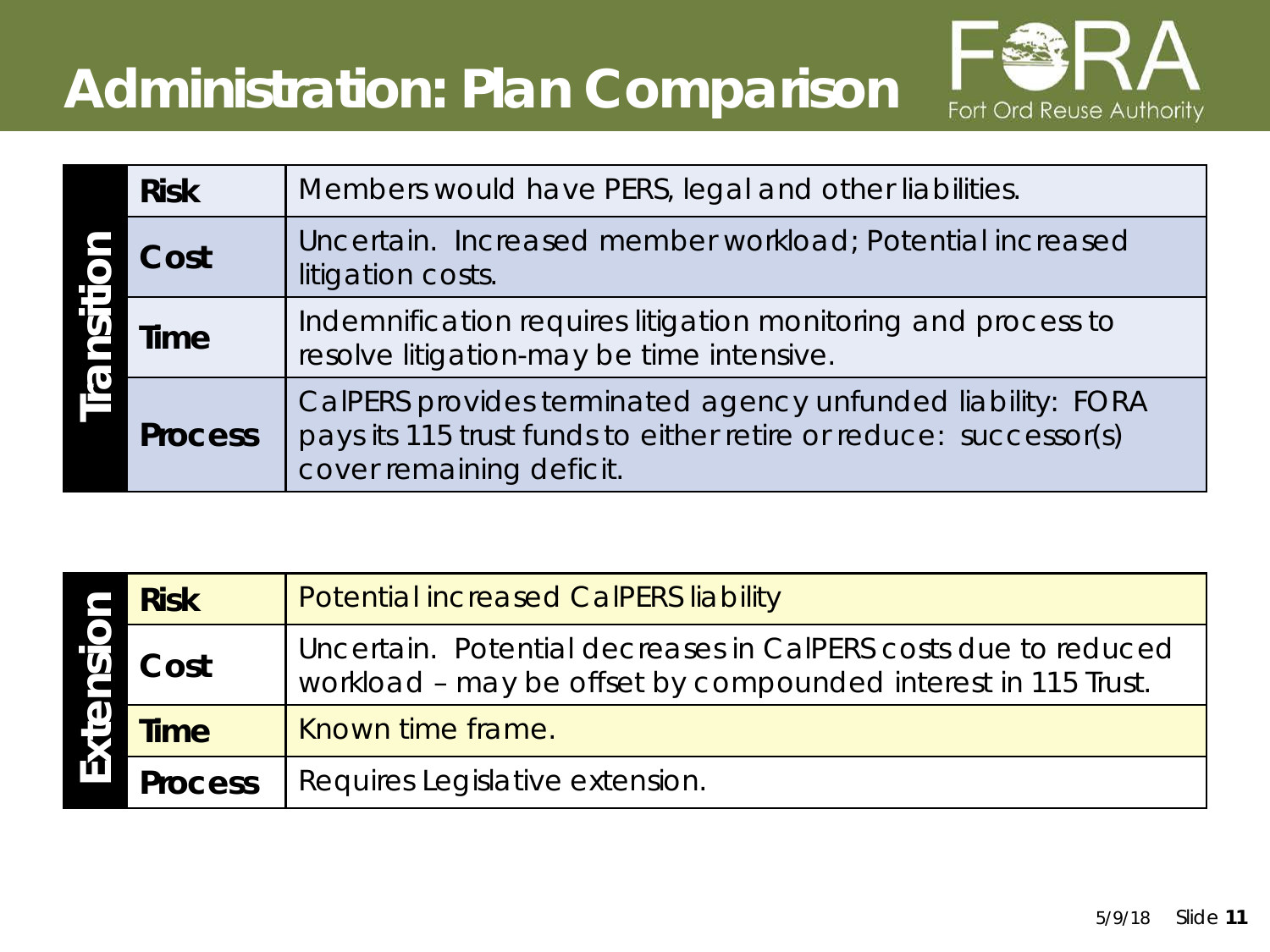## **Administration: Side by Side**



#### **Transition**

| 1. Jurisdictions control own destiny           | 1. Increased CalPERS risk due to new staffing          |  |
|------------------------------------------------|--------------------------------------------------------|--|
| 2. Jurisdictions choose litigation strategy    | 2. Uncertain CalPERS assumptions increases liabilities |  |
| 3. Potential opportunity to consolidate FORA & | 3. Uncertain legal liability                           |  |
| City's unfunded liability to pay over 30 years | 4. Increased Administrative Activity                   |  |
|                                                | 5. Cost of LAFCo Indemnification                       |  |
|                                                | 6. Increased Administrative Load (per Jurisdiction)    |  |
|                                                |                                                        |  |

| <b>Extension</b>                                                                                                                                                                                                                                                                                                                        |                                                                                    |  |  |  |  |
|-----------------------------------------------------------------------------------------------------------------------------------------------------------------------------------------------------------------------------------------------------------------------------------------------------------------------------------------|------------------------------------------------------------------------------------|--|--|--|--|
| 1. FORA administers and funds CalPERS obligations<br>& other administrative functions<br>2. Liability risk to jurisdictions minimized<br>3. 115 Trust may be used for any retirement<br>funding purpose-terminated agency<br>unfunded liability or current liability.<br>4. Shared administrative costs<br>5. No LAFCo Indemnifications | 1. Potential increase in future CalPERS obligations for<br>continuing or new staff |  |  |  |  |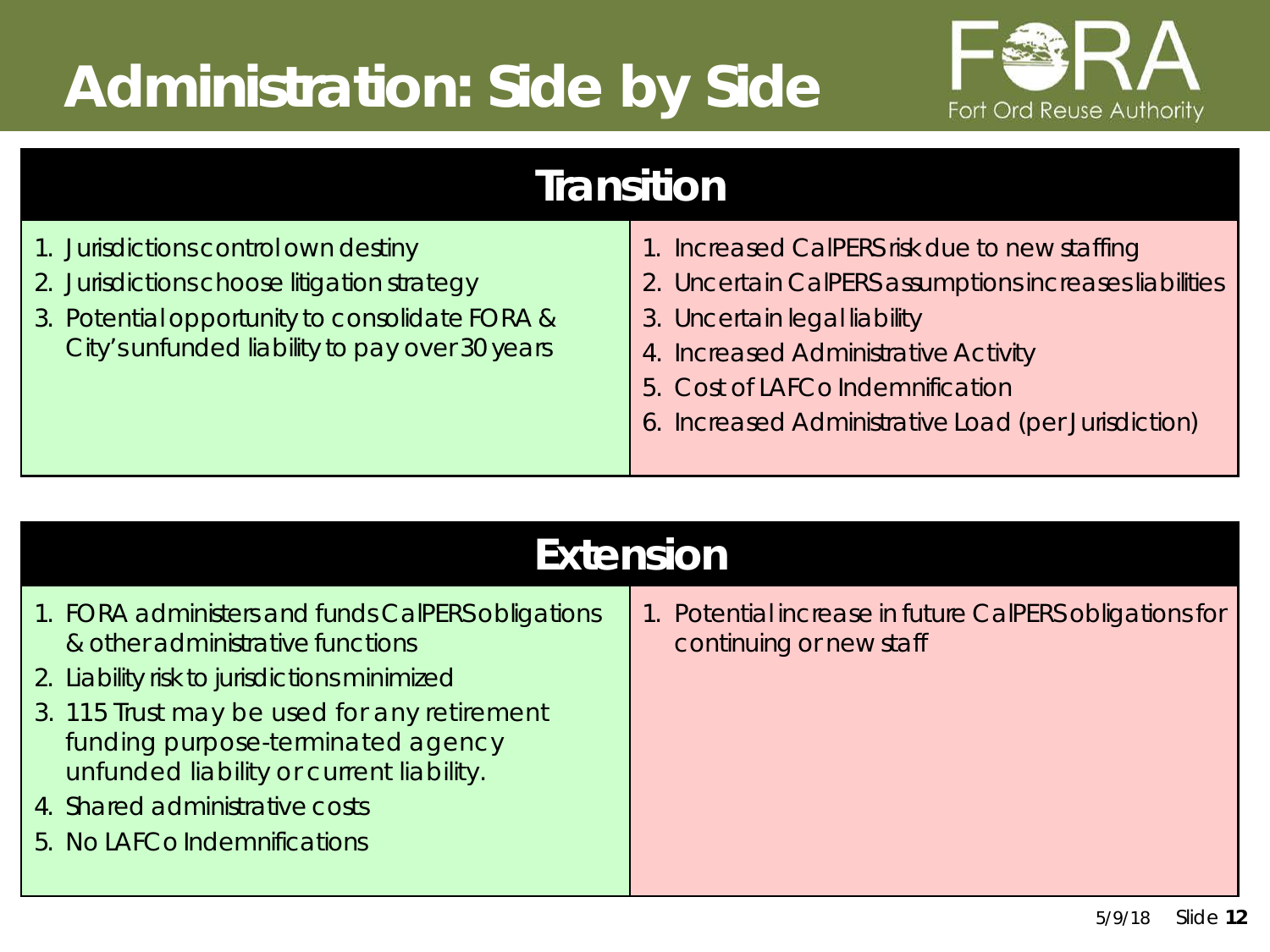#### **Administrative Contracts – Reference Material**



|                                           |            |                                                                                                                         | Asset/Liability<br>Pledge/Obligati |                       |                                                                                                            |
|-------------------------------------------|------------|-------------------------------------------------------------------------------------------------------------------------|------------------------------------|-----------------------|------------------------------------------------------------------------------------------------------------|
| Contract                                  |            | Year AGREEMENT LINK                                                                                                     | on                                 | Multi-Agency          | <b>Multi-Agency Notes</b>                                                                                  |
| <b>CalPERS Contract</b>                   | 1997       | http://b77.402.myftpupload.com/wp-<br>content/uploads/1-CalPERS-Contract.pdf                                            | Liability                          | All voting<br>members | *FORA has set aside approximately<br>\$7M in assets to address terminated<br>agency unfunded Liability     |
| <b>CalPERS Contract</b><br>Amendment 1    | 1999 1.pdf | http://b77.402.myftpupload.com/wp-<br>content/uploads/2-CalPERS-Contract-Amendment-                                     | Liability                          | All voting<br>members | *FORA has set aside approximately<br>\$7M in assets to address terminated<br>agency unfunded Liability     |
| <b>CalPERS Contract</b><br>Amendment 2    | 2003 2.pdf | http://b77.402.myftpupload.com/wp-<br>content/uploads/3-Cal-PERS-Contract-Amendment-                                    | Liability                          | All voting<br>members | *FORA has set aside approximately<br>\$7M in assets to address terminated<br>agency unfunded Liability     |
| LAFCO Indemnification<br>Agreement        | 2018       | http://b77.402.myftpupload.com/wp-<br>content/uploads/4-Indemnification-Agreement-<br>LAFCO-and-FORA-DRAFT-02-28-18.pdf | Liability                          | All voting<br>members | May require a substantial<br>contribution should LAFCO be sued<br>on transition plan                       |
| <b>General Umbrella Policy</b>            | Annual     |                                                                                                                         | Liability/Asset                    | All Members*          | May want to extend policy to provide<br>coverage during any possible Statute<br>of limitations time period |
| Commercial<br>Property/Premises Liability |            | http://b77.402.myftpupload.com/wp-<br>content/uploads/6-Commercial-Property-Premises-<br>Annual Liability.pdf           | Liability/Asset                    | All Members*          | May want to extend policy to provide<br>coverage during any possible Statute<br>of limitation time period  |
| <b>Worker's Compensation</b><br>Policy    |            | http://b77.402.myftpupload.com/wp-<br>content/uploads/7-Workers-Compensation-<br><b>Annual Policy.pdf</b>               | Liability/Asset                    | All Members*          | May want to extend policy to provide<br>coverage during any possible Statute<br>of limitation time period  |
| Director's Liability Policy               | Annual     | http://b77.402.myftpupload.com/wp-<br>content/uploads/8-Directors-Liability-Policy.pdf                                  | Liability/Asset                    | All Members*          | May want to extend policy to provide<br>coverage during any possible Statute<br>of limitation time period  |
| Crime Bond Policy                         | 2006       | http://b77.402.myftpupload.com/wp-<br>content/uploads/9-Crime-bond-Policy.pdf                                           | Liability/Asset All Members*       |                       | May want to extend policy to provide<br>coverage during any possible Statute<br>of limitation time period  |
|                                           |            |                                                                                                                         |                                    |                       |                                                                                                            |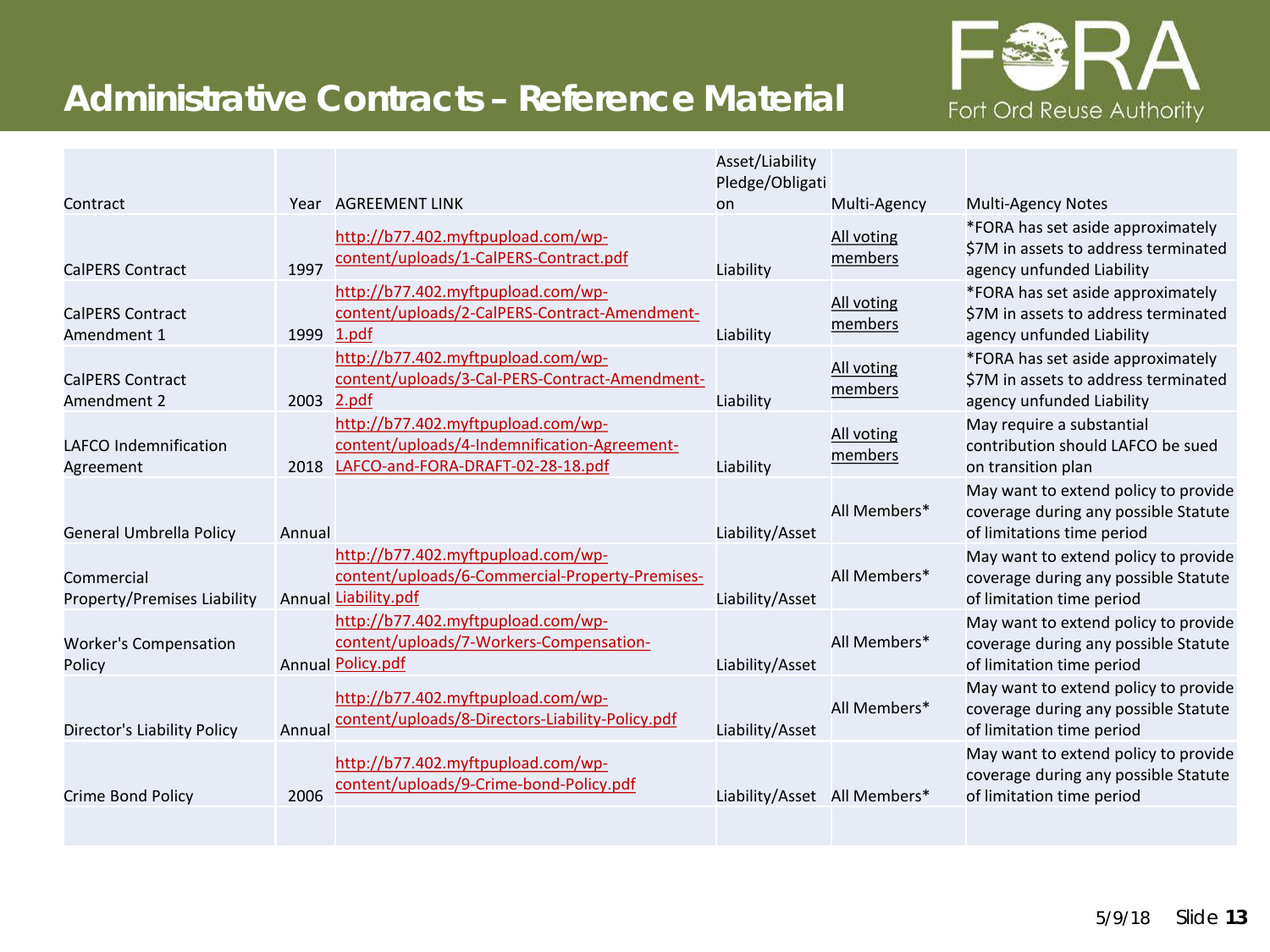

### **FORA WATER/WASTEWATER**

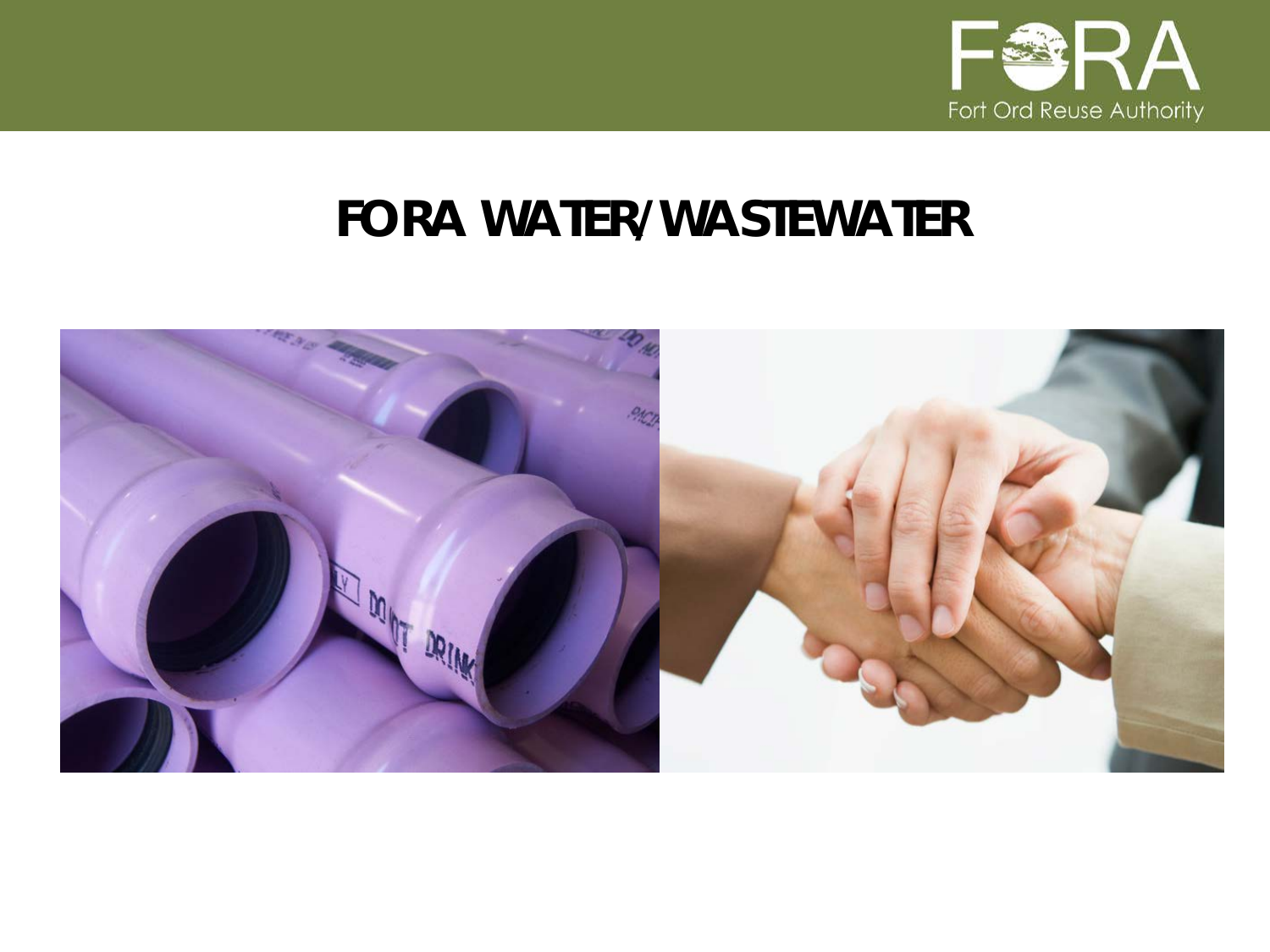## **Water/Wastewater: History**



- **1993**  U.S. Army purchases 6,600 AFY of water rights from MCWRA
- **1996**  U.S. Army buys into Zone 2 and Zone 2A
- **1996**  Ord Community water purveyor selected through competitive process
- **1997**  BRP adopted w/ Public Facilities Improvement Plan (PFIP); DRMP adopted setting CEQA mitigation and initial water allocations
- **1998** FORA Board set as Ord Community governing body until MCWD annexation
- **2000**  U.S. Army/FORA MOA requires fair and equitable share of water to all transferees and provides for first right of refusal for excess Army water/wastewater
- **2001**  Implementation Agreements with all jurisdictions requiring compliance with water allocations.
- **2001 - 2006**  Army to FORA: FORA to MCWD transfers water/wastewater rights & infrastructure
- **2005** FORA, MRWPCA, & MCWD delineate wastewater rights & obligations
- **2007** FORA amends potable and recycled water to jurisdictions
- **2016**  FORA/MCWD/MRWPCA RUWAP Pipeline agreement (\$6M)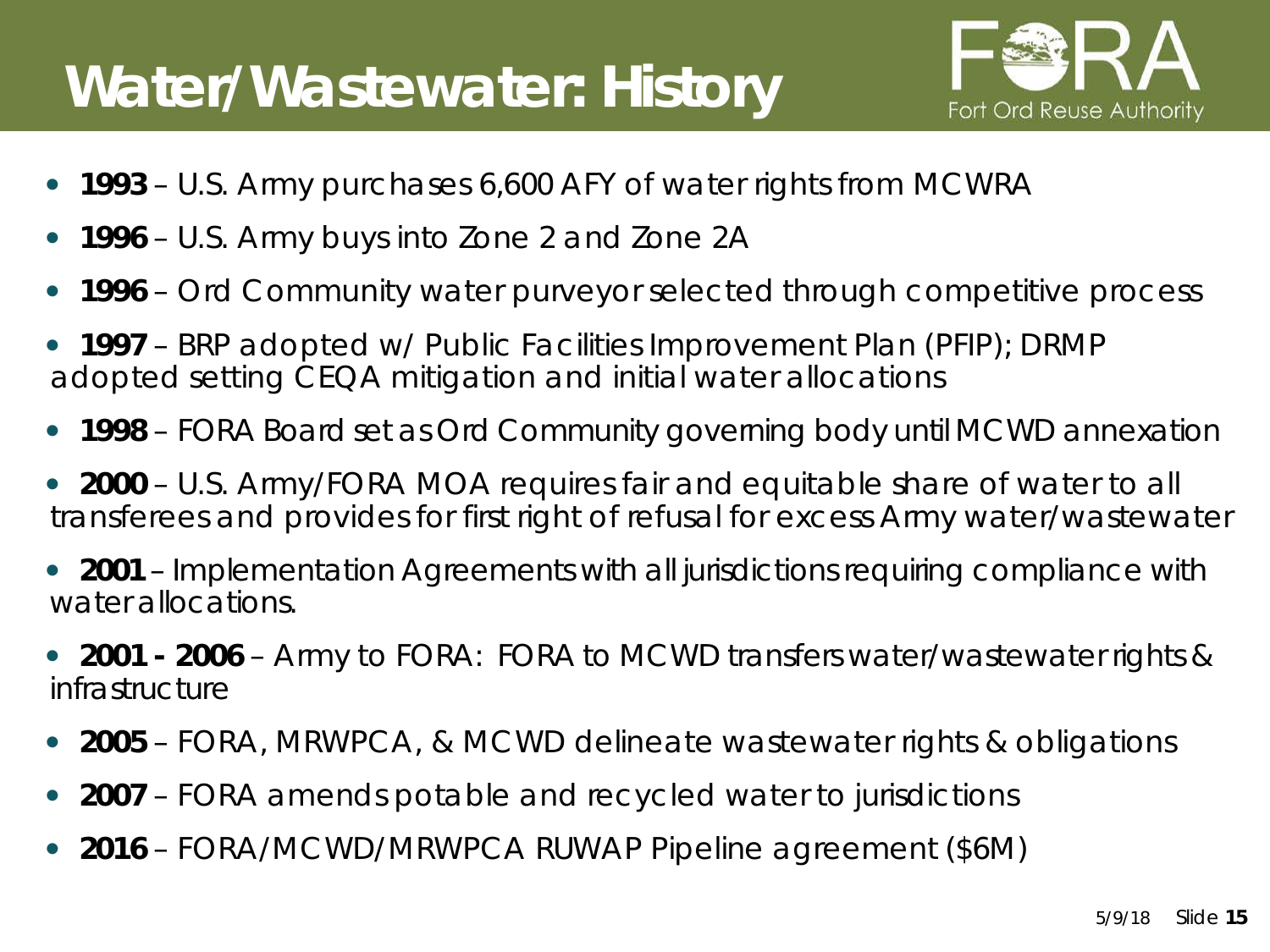## **Water/Wastewater: Key Issues**



- 1. How do you provide public representation of the Ord Community without the1998 Facilities Agreement if no MCWD annexation prior to 2020?
- 2. How do adjustments to water allocation occur in order to ensure a fair and equitable allocation of water?
- 3. How do you define, approve, and pay for the Augmented Water project (a required CEQA mitigation in the BRP) currently in planning?
- 4. How do you ensure future water service and annexation of the entire Ord Community?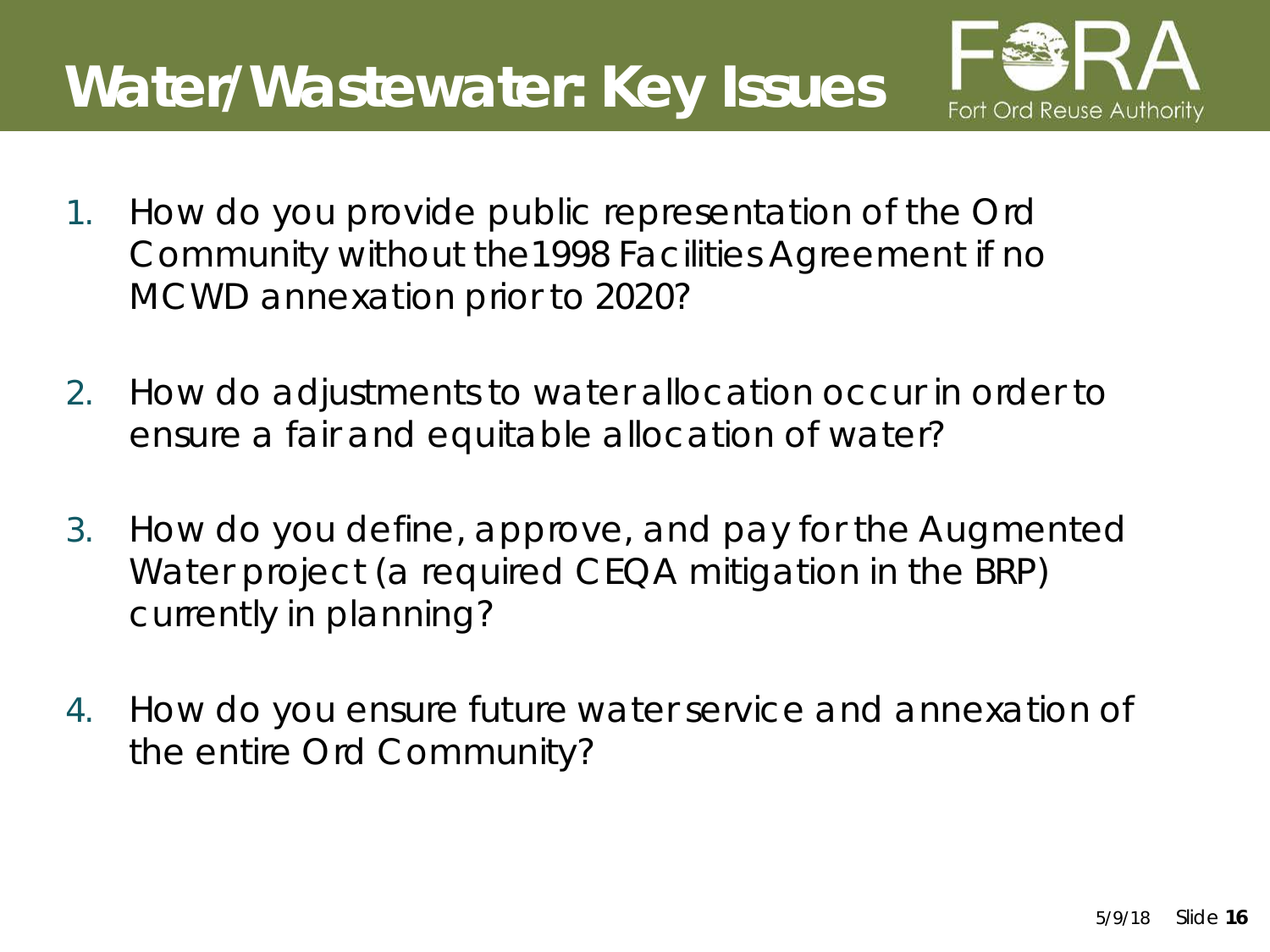## **Water/Wastewater: Analysis**



| What?          | <b>Public Representation</b><br><b>Ord Community</b><br>(5 jurisdictions)              | <b>Allocation</b><br>of water/wastewater rights;<br><b>Future water/wastewater</b><br>rights                                                                                 | <b>Financial contribution</b><br>to CEQA mitigation<br>(Water Augmentation)                                                                                                                  |
|----------------|----------------------------------------------------------------------------------------|------------------------------------------------------------------------------------------------------------------------------------------------------------------------------|----------------------------------------------------------------------------------------------------------------------------------------------------------------------------------------------|
| Why?           | <b>Contract: Facilities</b><br>Agreement                                               | Govt. Code section 67675;<br>67677<br>Contract: Army MOA requires<br>fair and equitable allocation to<br>property and provides for a<br>First right of refusal               | <b>BRP CEQA Requires augmented</b><br>water supply.<br>Govt. 67675; 14 CCR 15370                                                                                                             |
| Timing?        | Full annexation not likely to<br>be completed prior to 2020.                           | IA currently in effect and<br>Army MOA after 2020                                                                                                                            | <b>Augmented Water Supply</b><br>Not complete by 2020                                                                                                                                        |
| <b>Options</b> | Annexation<br>1.<br>2.<br>Create Interim<br>Representative Body for<br>unannexed areas | 1. Allocations set as of 2020:<br>modifications by contract<br>2. Future first right of refusal<br>assigned to successor(s)<br>3. Assign right to<br>allocate/modify to MCWD | MCWD to include in new<br>1.<br>rate/capacity structure.<br>2. Jurisdictions to raise funds<br>and pay to MCWD to<br>complete augmentation<br>project. (IAs)<br><b>Extend FORA CFD</b><br>3. |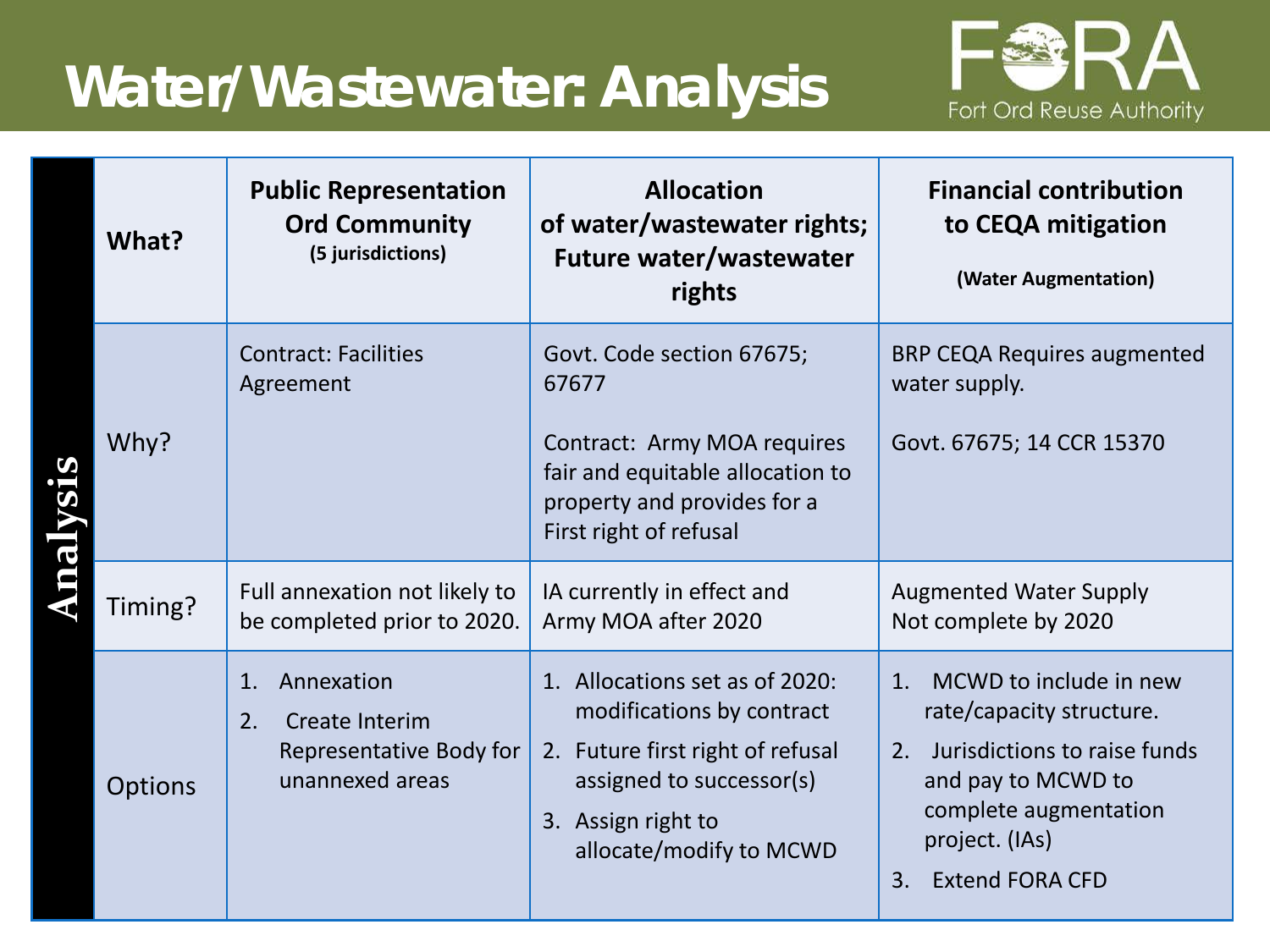### **Water/Wastewater: Risk Comparison**



|          | <b>Risk</b>    | Lawsuit - Ord Community Fee Collection without Representation<br>$1_{\cdot}$<br>Allocations could hinder jurisdictions' ability to develop property<br>2.<br>BRP program continuity lost w/o Water Augmentation<br>3.                         |
|----------|----------------|-----------------------------------------------------------------------------------------------------------------------------------------------------------------------------------------------------------------------------------------------|
| insiti   | Cost           | If Lawsuit, litigation costs are high and further cost to resolve Representation<br>1.<br>Lawsuits over water allocations could be costly and take up political capital<br>2.<br>CEQA Lawsuit (\$1M+) No water for Economic Development<br>3. |
| <b>D</b> | Time           | Unclear solution - Timeline Unknown                                                                                                                                                                                                           |
|          | <b>Process</b> | 1. Multiple litigation challenges<br>2. Jurisdiction & MCWD CIP's must be coordinated annually<br>3. Create new method to fund, select supply projects, and pay                                                                               |
|          |                |                                                                                                                                                                                                                                               |
|          | <b>Risk</b>    | No new risk of litigation until Annexation Complete<br>$\mathbf 1$ .<br><b>Water Allocations Secure</b><br>2.<br>No new method for funding, selecting projects, or paying<br>3.                                                               |
| nsi      | Cost           | Costs are covered by CFD fees                                                                                                                                                                                                                 |
| Exter    | <b>Time</b>    | Known. No new risk.                                                                                                                                                                                                                           |
|          | <b>Process</b> | Representation in place - and allocations in place<br>1.<br>3-party agreement in place, framework to complete future needs in place-<br>2.<br>including EDC first right of refusal.                                                           |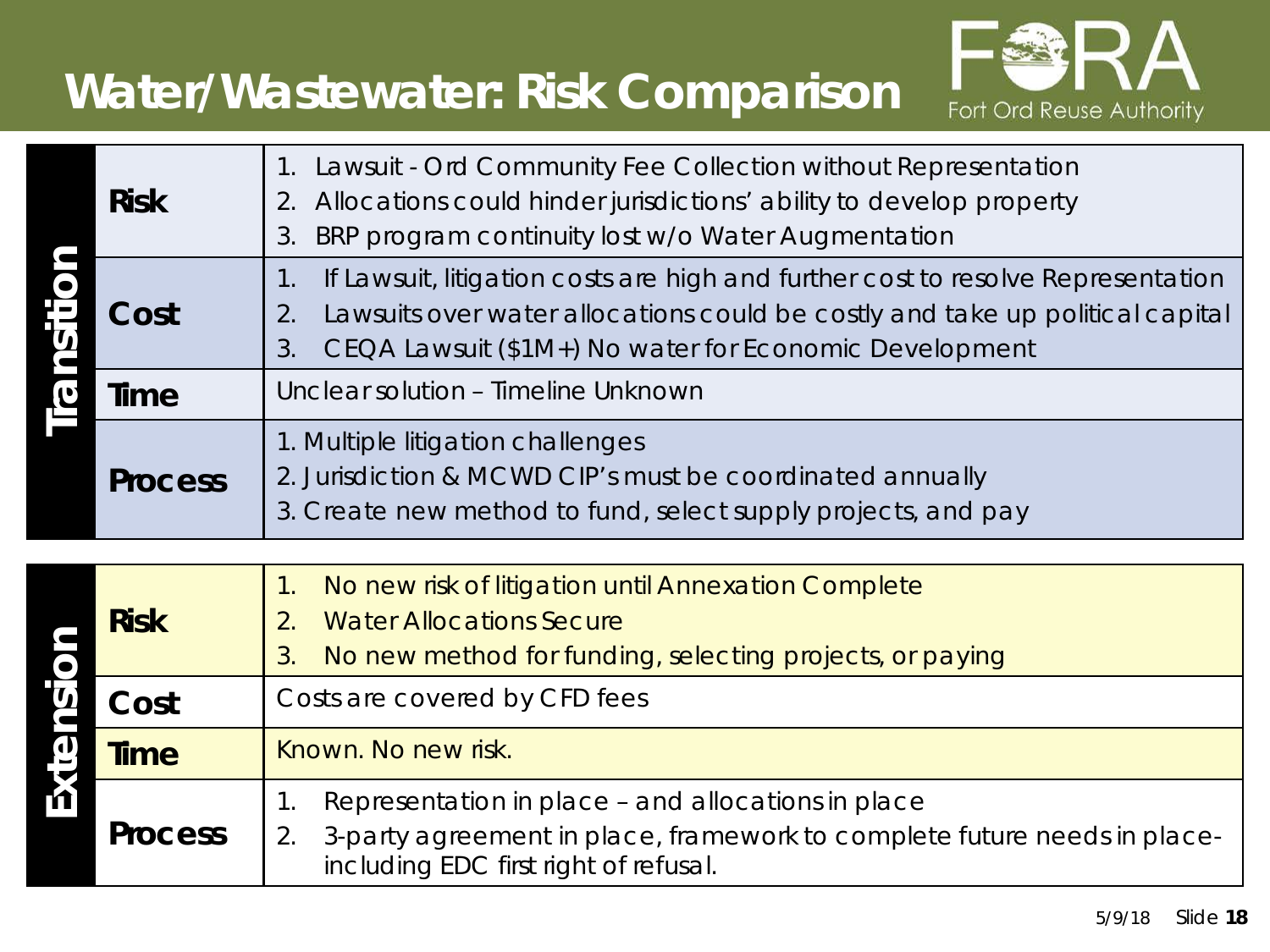## **Water/Wastewater: Side by Side**



|  | <b>Transition</b> |  |
|--|-------------------|--|
|  |                   |  |

- 1. MCWD manages Water/wastewater system
- 2. MCWD capacity charges can replace existing finance streams
- 3. Existing coordination between MCWD / M1W
- 4. If MCWD annexation is successful, Ord Community representation is assured
- 1. If no annexation, potential loss of Representation for the Ord Community
- 2. Potential litigation risk over water allocations
- 3. Loss of ability to leverage base wide revenue
- 4. Increased development capacity fees needed
- 5. 8 Agencies CIP Coordination Required

#### **Extension**

- 1. Elected Officials represent Ord Community
- 2. FORA Board Oversees Allocations
- 3. WWOC coordinates jurisdiction CIP's
- 4. FORA CFD Fee reduces water and capacity fees for all jurisdictions
- 5. FORA Selects Water Augmentation Projects
- 6. No additional legal risk to jurisdictions
- 1. Potential MCWD Annexation Litigation
- 2. If MCWD annexation is successful, FORA representation functions are no longer needed.
- 3. If MCWD annexation is successful, WWOC's function is diminished.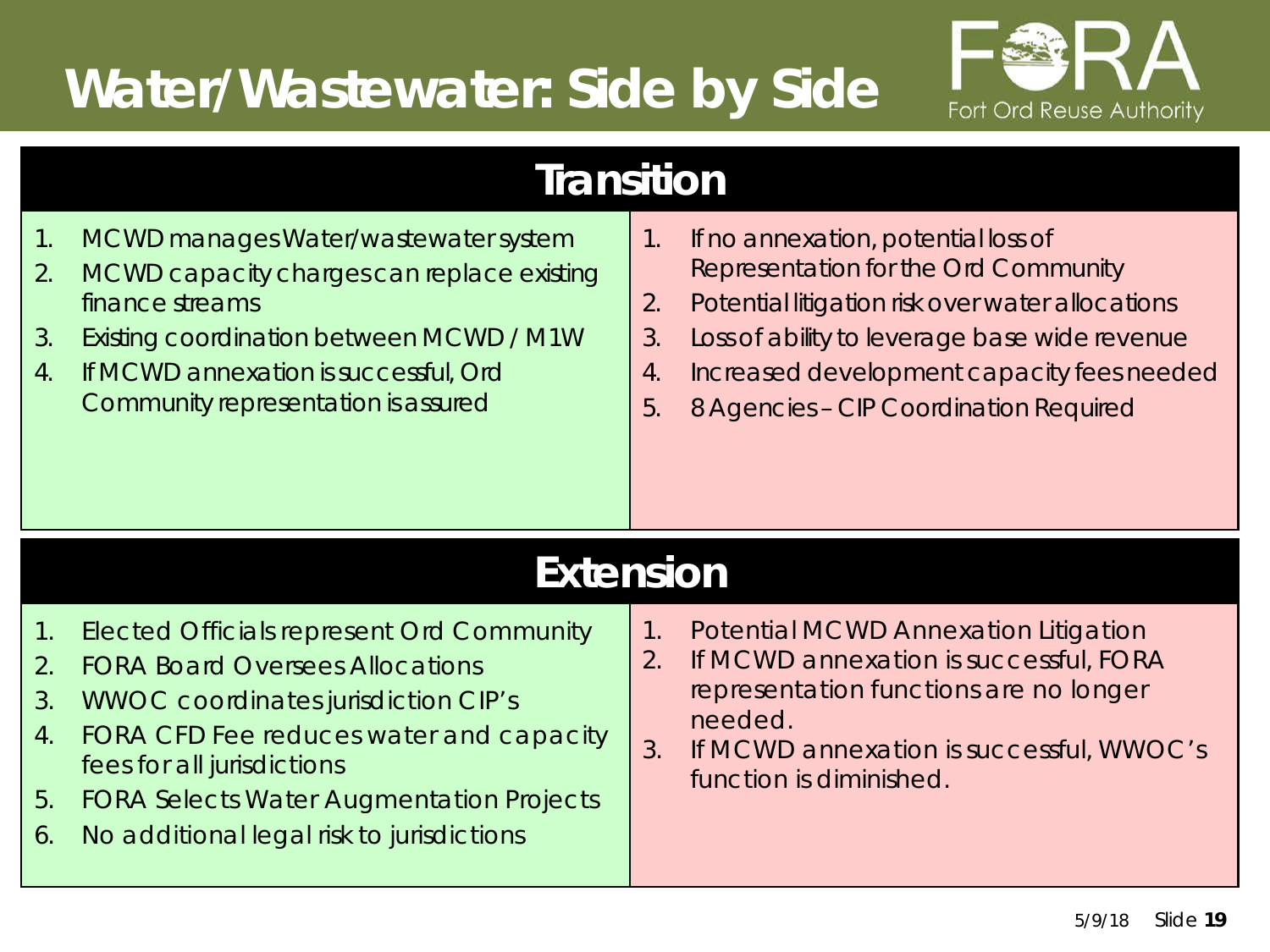#### **Water/Wastewater – Reference Material**



| Contract                                              |          | Year AGREEMENT LINK                                                              |             | Multi-Agency                         | Multi-Agency Notes                 | <b>Notes</b> |
|-------------------------------------------------------|----------|----------------------------------------------------------------------------------|-------------|--------------------------------------|------------------------------------|--------------|
|                                                       |          | http://fora.org/Reports/1993-Agrmt-                                              |             | County of Monterey/City of           |                                    |              |
|                                                       |          | US_MCWRA.pdf                                                                     |             | Monterey/City of Seaside/City of Del |                                    |              |
| <b>US-MCWRA Agreement</b>                             | 1993     |                                                                                  | Asset       | Rey Oaks/CSUMB/MPC/UC/MCWD           |                                    | $\mathbf{1}$ |
|                                                       |          |                                                                                  |             |                                      | A. Agreement Terminates.           |              |
|                                                       |          |                                                                                  |             |                                      | MCWD/unserved areas on Fort        |              |
|                                                       |          |                                                                                  |             |                                      | Ord only served by new             |              |
|                                                       |          |                                                                                  |             |                                      | contracts; subsequent              |              |
| FORA-MCWD Water/Waste                                 |          | http://fora.org/Reports/CIP/031398%20 Water                                      |             |                                      | annexation by MCWD/LAFCO           |              |
| <b>Water Facilities Agreement</b>                     |          | 1998 Wastewater Facilities Agreement.pdf                                         |             | <b>MCWD</b>                          | issues                             |              |
| FORA-MCWD Water/Waste                                 |          |                                                                                  |             |                                      |                                    |              |
| <b>Water Facilities Agreement-</b>                    |          |                                                                                  |             |                                      |                                    |              |
| Amendment 1                                           | 2001     |                                                                                  |             | <b>MCWD</b>                          |                                    |              |
| FORA-MCWD Water/Waste<br>Water Facilities Agreement - |          |                                                                                  |             |                                      |                                    |              |
| Amendment 2                                           | 2007     |                                                                                  |             | <b>MCWD</b>                          |                                    |              |
|                                                       |          |                                                                                  |             |                                      | B. Each entity must be             |              |
|                                                       |          |                                                                                  |             |                                      | designated as a Local Reuse        |              |
|                                                       |          |                                                                                  |             | City of Seaside/City of Del Rey      | Authority by OEA in Federal        |              |
|                                                       |          |                                                                                  |             | Oaks/County of                       | Govt. and State Government         |              |
|                                                       |          |                                                                                  |             | Monterey/MPC/CSUMB/City of           | to receive water/wastewater        |              |
| Army-FORA MOA for Sale of                             |          | http://fora.org/Reports/TTF/062000 MOA Ar Asset/Liability/Obl Monterey/County of |             |                                      | rights; Issue as to prioritization |              |
| Portions of the Former Fort Ord                       |          | 2000 my-FORA EDC-Agreement.PDF                                                   | igation     | Monterey/MCWD?                       | and access;                        | 2, 3         |
|                                                       |          |                                                                                  |             | City of DRO/City of Monterey/City of |                                    |              |
|                                                       |          |                                                                                  |             | Seaside/County of                    |                                    |              |
|                                                       |          |                                                                                  |             | Monterey/MPC/CSUMB (as to            | <b>Enforcement of obligations</b>  |              |
|                                                       |          | http://fora.org/Reports/TTF/110701 FORA-                                         |             | Enforcement of Provisions only)      | contained in Quitclaim as to       |              |
| FORA, MCWD Quitclaim Deed                             |          | MCWD Quitclaim Deed Ord Infrastructure.pd                                        |             | NOTHING TO ASSIGN TO MCWD:           | water/wastewater service           |              |
| Ord infrastructure                                    | 2001 $f$ |                                                                                  | Obligation  | <b>TRANSFER COMPLETE</b>             | obligations                        | 4            |
| Army-FORA MOA for Sale of                             |          |                                                                                  |             |                                      |                                    |              |
| Portions of the Former Fort Ord:                      |          | http://fora.org/Reports/TTF/102301 MOA Ar                                        |             |                                      |                                    |              |
| Amendment 1                                           |          | 2002 my-FORA Amend 1.PDF                                                         |             |                                      |                                    |              |
| MCWD-FORA Quitclaim deed                              |          | http://fora.org/Reports/TTF/MCWD FORA Qui                                        |             |                                      |                                    |              |
| L35.1 & L35.2                                         |          | 2004 tclaim Deed090304.pdf                                                       |             |                                      |                                    |              |
| Army- FORA, MRWPCA, and                               |          | http://fora.org/Reports/110205 MOA Army                                          |             |                                      |                                    |              |
| <b>MCWD MOA</b>                                       |          | 2005 MRWPCA-FORA-MCWD.pdf                                                        | Asset       | Seaside/DRO/City of Monterey         |                                    |              |
|                                                       |          |                                                                                  |             | City of Seaside/City of Del Rey      |                                    |              |
|                                                       |          |                                                                                  |             | Oaks/County of                       |                                    |              |
| MCWD-FORA Quitclaim deed                              |          | http://fora.org/Reports/TTF/MCWD FORA Qui                                        |             | Monterey/MPC/CSUMB/City of           |                                    |              |
| L35.5                                                 |          | 2006 tclaim Deed020806.pdf                                                       | Enforcement | Monterey/County of Monterey/MCWD     |                                    |              |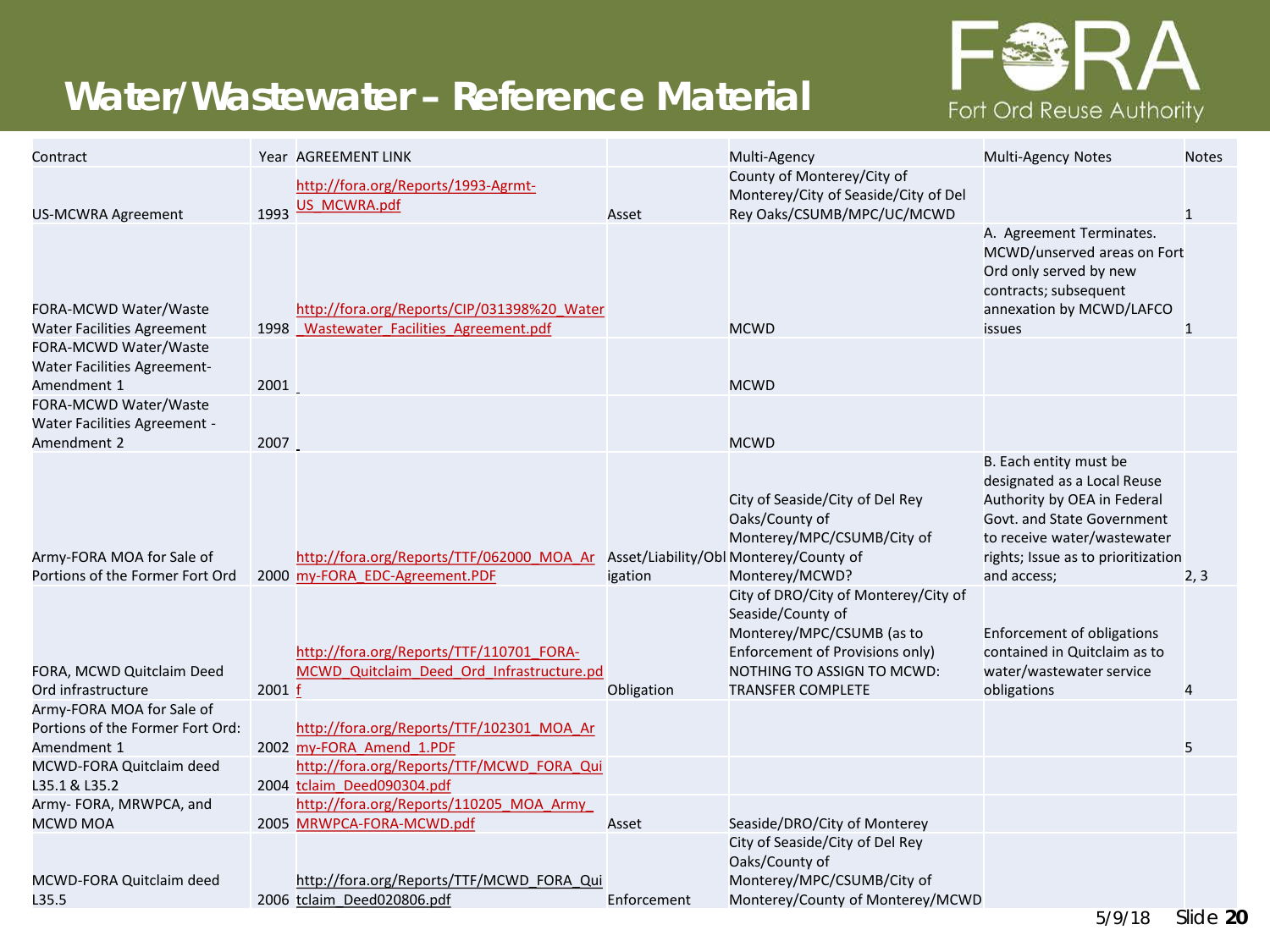#### **Water/Wastewater – Reference Material**



|                                                            |                                                                                                                                                                                | Asset/Liability<br>Pledge/Obligatio |                                                                                                                        |                                                            |              |
|------------------------------------------------------------|--------------------------------------------------------------------------------------------------------------------------------------------------------------------------------|-------------------------------------|------------------------------------------------------------------------------------------------------------------------|------------------------------------------------------------|--------------|
| Contract                                                   | Year AGREEMENT LINK                                                                                                                                                            |                                     | Multi-Agency                                                                                                           | <b>Multi-Agency Notes</b>                                  | <b>Notes</b> |
| <b>FORA Recycled Water</b><br>allocations to jurisdictions | http://fora.org/Reports/TTF/RecycledWater<br>2007 allocation to Jurisdictions--051107.PDF                                                                                      |                                     | City of Seaside/City of Del Rey<br>Oaks/County of<br>Monterey/MPC/CSUMB/City of<br>Monterey/County of<br>Monterey/MCWD | Captured in Implementation<br>Agreements (See Section 3) 6 |              |
| <b>FORA Potable Water</b>                                  | http://fora.org/Reports/TTF/PotableWater al                                                                                                                                    |                                     | City of Seaside/City of Del Rey<br>Oaks/County of<br>Monterey/MPC/CSUMB/City of<br>Monterey/County of                  | Captured in Implementation                                 |              |
| allocation to jurisdictions                                | 2007 location to Jurisdictions-011207.pdf                                                                                                                                      |                                     | Monterey/MCWD                                                                                                          | Agreements (Section 3)                                     | 7            |
| Army-Seaside AYH Water                                     | http://fora.org/Reports/TTF/082808 AYH W                                                                                                                                       |                                     |                                                                                                                        |                                                            |              |
| Deed                                                       | 2008 ater Deed.pdf                                                                                                                                                             |                                     | Seaside                                                                                                                |                                                            | 8            |
|                                                            |                                                                                                                                                                                |                                     | City of Seaside/City of Del Rey                                                                                        |                                                            |              |
| <b>MOU Water Augmentation</b>                              | http://fora.org/Reports/2015-MOU-Three-                                                                                                                                        |                                     | Liability/Obligatio Oaks/County of Monterey/City of                                                                    |                                                            |              |
| and 3 Party Agreement                                      | 2015 Party Final.pdf                                                                                                                                                           | n                                   | Monterey/County of Monterey                                                                                            |                                                            | 9            |
|                                                            | http://fora.org/Reports/2016-                                                                                                                                                  |                                     | City of Seaside/City of Del Rey                                                                                        |                                                            |              |
| FORA-MCWD Pipeline                                         | Rmbrs Agrmt FORA-                                                                                                                                                              |                                     | Oaks/County of Monterey/City of                                                                                        |                                                            |              |
| Reimbursement Agreement                                    | 2016 MCWD Pipeline Executed 08-25-16.pdf                                                                                                                                       | Liability                           | Monterey/County of Monterey                                                                                            |                                                            | 10           |
| Notes:                                                     |                                                                                                                                                                                |                                     |                                                                                                                        |                                                            |              |
|                                                            | 1. This Agreement was quitclaimed to MCWD. However, replacement supplies are to the benefit of all properties on Fort Ord.                                                     |                                     |                                                                                                                        |                                                            |              |
|                                                            | 1. Agreement terminates on FORA sunset. Annexation does not automatically terminate agreement. Oversight continues until agreement terminates.                                 |                                     |                                                                                                                        |                                                            |              |
| (Federal and State Law)                                    | 2. Article 5, provides FORA first right of refusal to excess water and waste water Rights. Successor must be consented to by Army and designated as Local Reuse Authority      |                                     |                                                                                                                        |                                                            |              |
|                                                            | 3. Article 5 requires fair and equitable water allocation to enable the effective base reuse.                                                                                  |                                     |                                                                                                                        |                                                            |              |
|                                                            | 4. Quitclaim Deed requires compliance with underlying obligations including but not limited to a fair and equitable allocation of water to the jurisdictions; JPA/Successor to |                                     |                                                                                                                        |                                                            |              |
| enforce                                                    |                                                                                                                                                                                |                                     |                                                                                                                        |                                                            |              |
| 5. Changes MCWD Public                                     |                                                                                                                                                                                |                                     |                                                                                                                        |                                                            |              |
| Benefit Conveyance to an EDC                               |                                                                                                                                                                                |                                     |                                                                                                                        |                                                            |              |
| conveyance                                                 |                                                                                                                                                                                |                                     |                                                                                                                        |                                                            |              |
|                                                            | 6. Allocates 1427 afy reclaimed water to jurisdictions (fair and Equitable share); MCWD/JPA/Successor to enforce                                                               |                                     |                                                                                                                        |                                                            |              |
|                                                            | 7. Potable water allocations to jurisdictions (Fair and Equitable share); MCWD/JPA/Successor to enforce                                                                        |                                     |                                                                                                                        |                                                            |              |
| 8. 109 AFY water to Seaside                                |                                                                                                                                                                                |                                     |                                                                                                                        |                                                            |              |
| (Stillwell Kidney)                                         |                                                                                                                                                                                |                                     |                                                                                                                        |                                                            |              |
|                                                            | 9. Planning agreement to analyze alternatives for augmented water supply options                                                                                               |                                     |                                                                                                                        |                                                            |              |
|                                                            | 10. Six Million dollar liability to build infrastructure pipeline for delivery of reclaimed/augmented water supply to Ord Community                                            |                                     |                                                                                                                        |                                                            |              |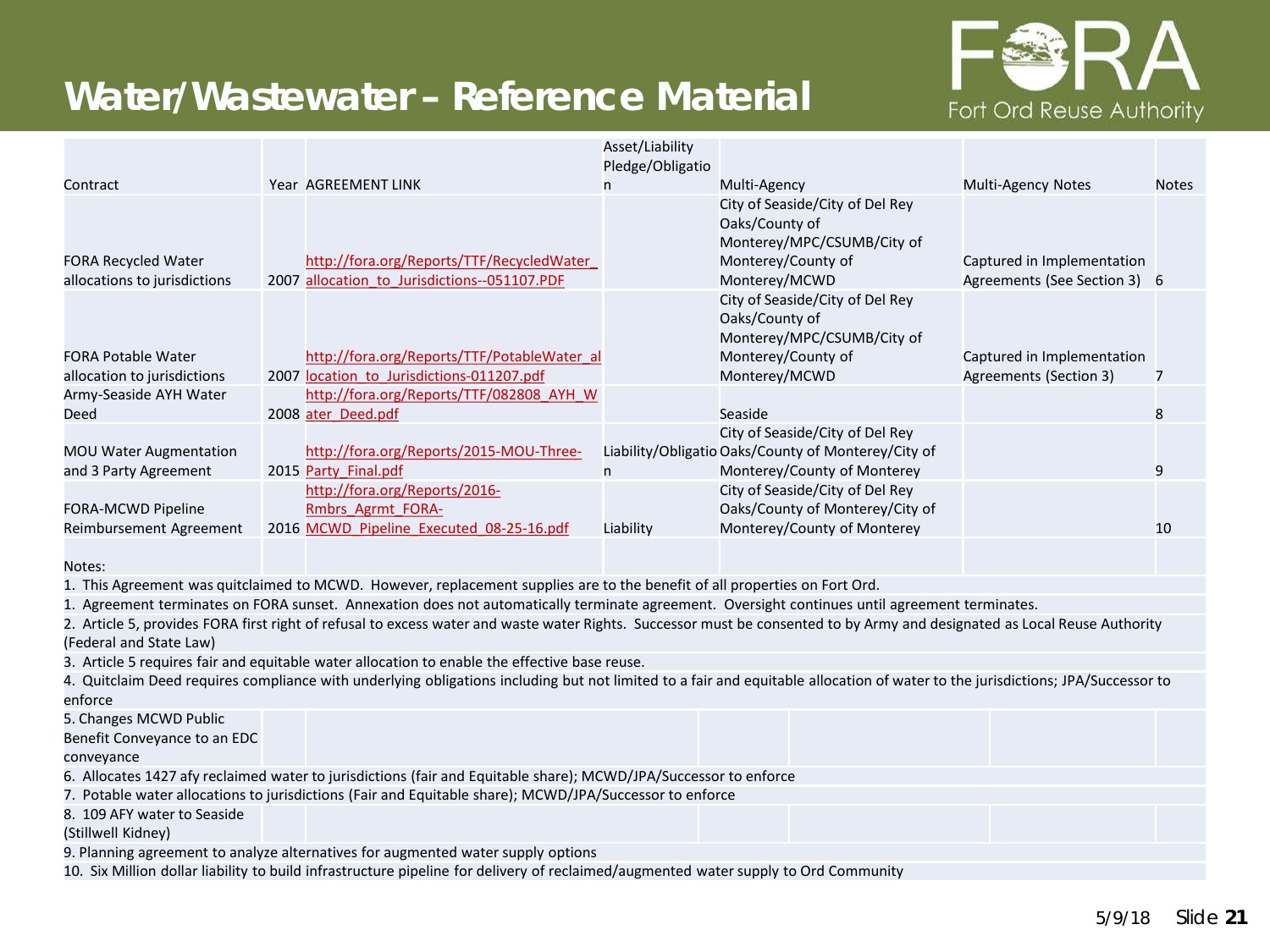

- May 16, 2018 1:00 4:00
- May 23, 2018 12:00 2:00
- May 30, 2018 12:30 2:30
- June 8, 2018 Study Session